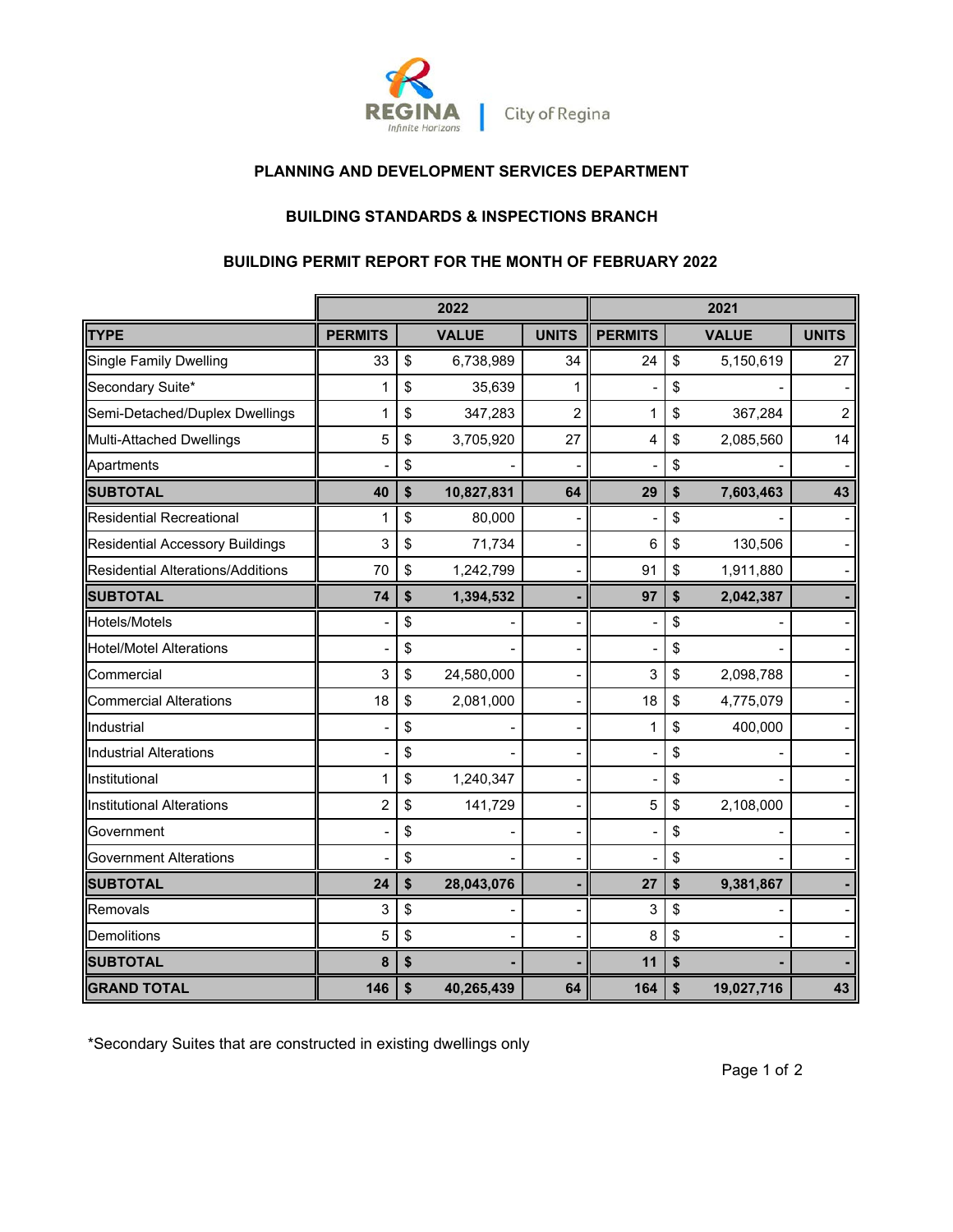

## **PLANNING AND DEVELOPMENT SERVICES DEPARTMENT**

### **BUILDING STANDARDS & INSPECTIONS BRANCH**

## **BUILDING PERMIT REPORT FOR THE MONTHS OF JANUARY - FEBRUARY 29,2022**

|                                        |                | 2022              |                          | 2021           |    |              |              |
|----------------------------------------|----------------|-------------------|--------------------------|----------------|----|--------------|--------------|
| <b>TYPE</b>                            | <b>PERMITS</b> | <b>VALUE</b>      | <b>UNITS</b>             | <b>PERMITS</b> |    | <b>VALUE</b> | <b>UNITS</b> |
| <b>Single Family Dwelling</b>          | 59             | \$<br>13,215,039  | 63                       | 37             | \$ | 8,443,538    | 43           |
| Secondary Suite*                       | 1              | \$<br>35,639      | 1                        | 1              | \$ | 31,830       | 1            |
| Semi-Detached/Duplex Dwellings         | 1              | \$<br>347,283     | $\overline{2}$           | 1              | \$ | 367,284      | 2            |
| Multi-Attached Dwellings               | 6              | \$<br>4,166,975   | 30                       | 8              | \$ | 3,509,846    | 22           |
| Apartments                             |                | \$                |                          | 5              | \$ | 4,185,426    | 47           |
| <b>SUBTOTAL</b>                        | 67             | \$<br>17,764,936  | 96                       | 52             | \$ | 16,537,923   | 115          |
| <b>Residential Recreational</b>        | $\overline{2}$ | \$<br>230,000     |                          |                | \$ |              |              |
| <b>Residential Accessory Buildings</b> | 7              | \$<br>138,973     |                          | 17             | \$ | 431,984      |              |
| Residential Alterations/Additions      | 146            | \$<br>3,504,329   | $\overline{\phantom{0}}$ | 184            | \$ | 4,279,753    |              |
|                                        | 155            | \$<br>3,873,303   |                          | 201            | \$ | 4,711,738    |              |
| Hotels/Motels                          |                | \$                |                          |                | \$ |              |              |
| <b>Hotel/Motel Alterations</b>         | 1              | \$<br>160,000     |                          |                | \$ |              |              |
| Commercial                             | 6              | \$<br>26,438,140  |                          | 3              | \$ | 2,098,788    |              |
| <b>Commercial Alterations</b>          | 34             | \$<br>18,483,253  |                          | 28             | \$ | 6,520,879    |              |
| Industrial                             |                | \$                |                          | 1              | \$ | 400,000      |              |
| Industrial Alterations                 |                | \$                |                          |                | \$ |              |              |
| Institutional                          | 2              | \$<br>34,977,347  |                          |                | \$ |              |              |
| <b>Institutional Alterations</b>       | $\overline{c}$ | \$<br>141,729     |                          | 6              | \$ | 2,508,000    |              |
| Government                             | 1              | \$                |                          |                | \$ |              |              |
| <b>Government Alterations</b>          | 1              | \$<br>2,509,267   |                          | 7              | \$ | 3,773,106    |              |
| <b>SUBTOTAL</b>                        | 47             | \$<br>82,709,735  |                          | 45             | \$ | 15,300,773   |              |
| Removals                               | 7              | \$                |                          | 5              | \$ |              |              |
| Demolitions                            | 8              | \$                |                          | 13             | \$ |              |              |
| <b>SUBTOTAL</b>                        | 15             | \$                |                          | 18             | \$ |              |              |
| <b>GRAND TOTAL</b>                     | 284            | \$<br>104,347,974 | 96                       | 316            | \$ | 36,550,433   | 115          |

\*Secondary Suites that are constructed in existing dwellings only

Page 2 of 2